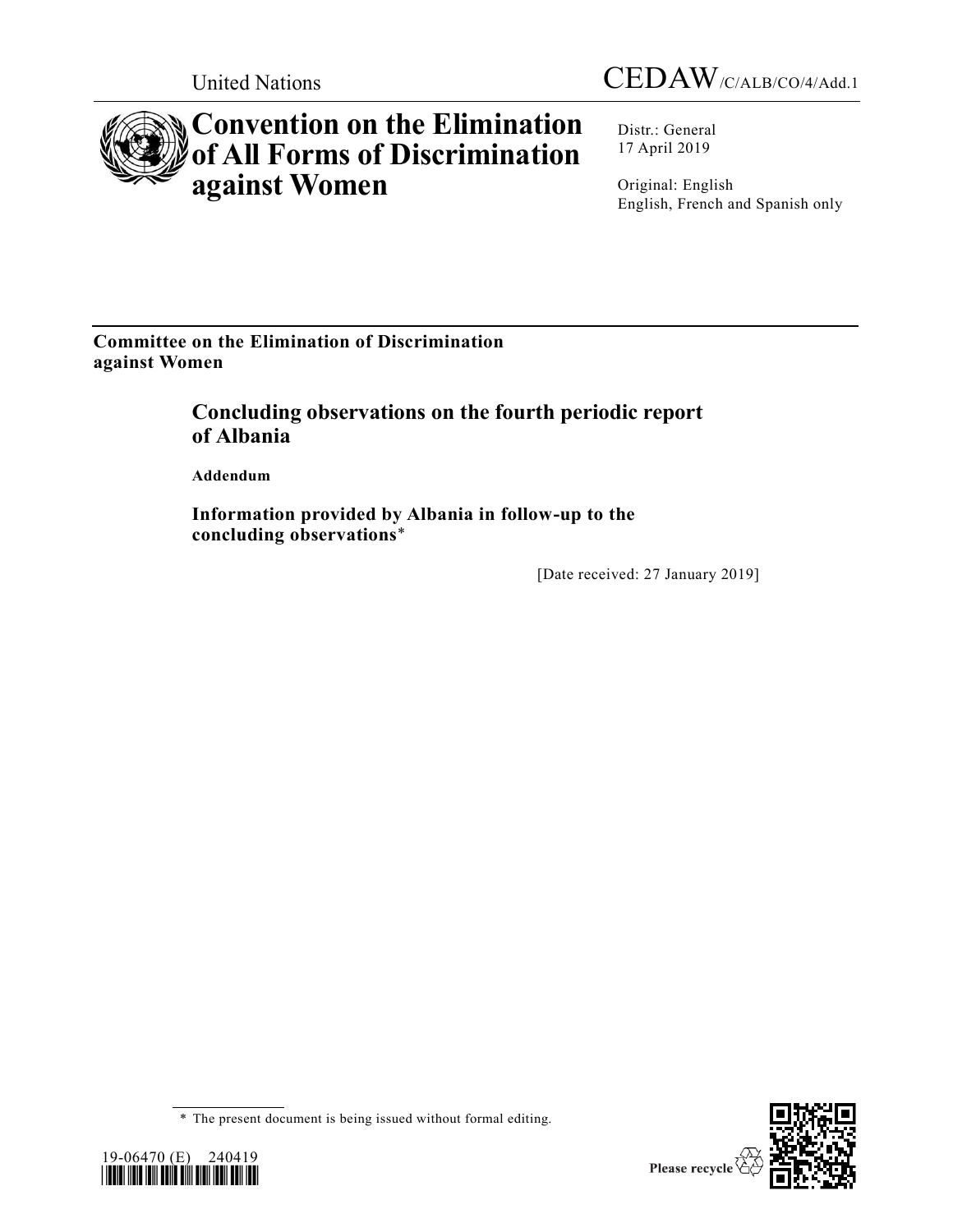### **Information provided by Albanian institutions on the steps undertaken to implement the recommendations contained in paragraphs 13 (b and d) and 23 (a and d).**<sup>1</sup>

**13(b) Take measures to strengthen the capacity of the State Commission for Legal Aid in the Ministry of Justice to offer primary or secondary legal aid, including through the establishment of local legal aid clinics.** 

1. Until June 2018, free legal aid was provided by the state, based on Law No. 10039/ 22.12.2008 "On Legal Aid". During the reporting period, a new law on free legal aid has been approved and the law on violence against women and domestic violence has been amended. The Albanian institutions is committed to fulfill legal obligation to provide free legal aid to women victims of violence. Meanwhile, some legal clinics have been established with the support of civil society and international organizations.

2. During 2016–2017, and from January to May 2018, 1844 persons applied to the State Commission for Legal Aid (CLA), namely:

- 2016- 613 case; 2017- 828 case; January- June 2018- 403 cases). A total of 1658 requests are approved;
- 528 in 2016; 771 in 2017; 359 requests till May 2018;
- Out of them 456 criminal cases (111 cases in 2016; 213 cases in 2017; 132 cases till June 2018);
- 1080 civil cases (393 in 2016; 495 in 2017; 192 January–May 2018);
- 122 administrative cases (24 cases in 2016; 63 cases in 2017; 35 cases January– May 2018).

3. National Human Rights Protection Institutions have addressed cases to CLA Legal Commission. During 2016–2017, the People's Advocate (PA) has addressed to the Commission 45 requests from different citizens. PA has recommended to the Ministry of Justice the increase of the budget for the services of the State Commission for Legal Aid in order that more persons benefit from free legal aid.

4. On 04.12.2017, the Assembly of the Republic of Albania approved the Resolution "On combating violence against women and girls and increasing the effectiveness of legal mechanisms for its prevention", and established the Permanent Parliamentary Subcommittee on Gender Equality and Prevention violence against women.<sup>2</sup>

5. On December 14, 2017, the Assembly of the Republic of Albania adopted the Law No.111 / 2017 "On legal aid guaranteed by the state", which entered into force on 1 June 2018.<sup>3</sup> This law was adopted in the framework of the ongoing judicial reform, with the aim of enhancing access to justice for individuals with economic difficulties and specific categories, including disadvantaged groups. Women and children survivors of domestic and sexual violence and human trafficking will benefit from both the new free legal aid system and expanded protection measures for victims of crime, due to the new Law on Free Legal Aid and amendments to the Code of Criminal Procedures (July 2017). Awareness raising campaigns have taken place to

<sup>1</sup> Committee on the Elimination of Discrimination against Women, "Concluding Observations on Albania's Fourth Periodic Report", 25 July 2016, paragraph 47.

<sup>2</sup> [http://www.parlament.al/Files/Projekte/vendim-nr-113-dt-4-12-2017-1.pdf](http://www.qbz.gov.al/Botime/Akteindividuale/Janar%202017/Fletore%20241/LIGJ%20nr.%20111-2017,%20date%2014.12.2017.pdf.)

<sup>3</sup> [http://www.qbz.gov.al/Botime/Akteindividuale/Janar%202017/Fletore%20241/LIGJ%20nr.%201](http://www.qbz.gov.al/Botime/Akteindividuale/Janar%202017/Fletore%20241/LIGJ%20nr.%20111-2017,%20date%2014.12.2017.pdf.) [11-2017,%20date%2014.12.2017.pdf.](http://www.qbz.gov.al/Botime/Akteindividuale/Janar%202017/Fletore%20241/LIGJ%20nr.%20111-2017,%20date%2014.12.2017.pdf.)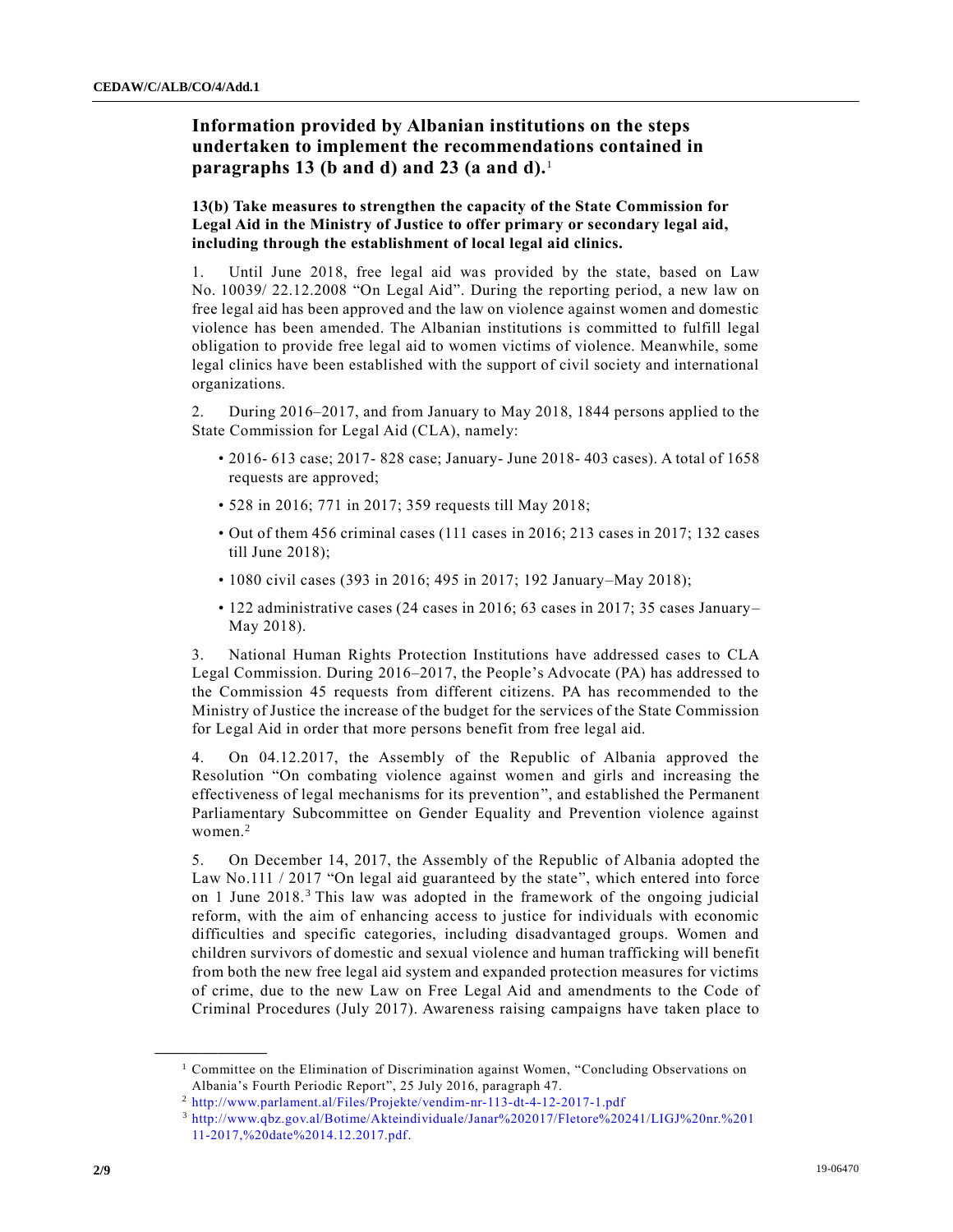challenge gender stereotypes that perpetuate violence and inform women on available services.

6. The law defines the forms, conditions, procedures and rules for the organization and administration of legal aid guaranteed by the state, guaranteeing to all individuals equal access to the justice system, professional legal aid in a qualitative, professional, efficient and effective manner, ensuring the well-functioning of state institutions responsible for administering legal aid. The law also protects foreign nationals, stateless persons and asylum seekers.

7. The novelty of this law is the exclusion from the payment of court fees and the exemption from the obligation to prepay the fee for executing the execution order of persons benefiting from secondary legal assistance (Article 25).

8. This law provides as beneficiaries of state-guaranteed legal aid regardless of their income and property, expressly victims of domestic violence, sexually abused victims and victims of trafficking in human beings, in addition to other categories such as child victims and juveniles in conflict with the law, persons in social care, persons without legal capacity to act and victims of discriminatory behavior.

9. The People's Advocate recommended to the Minister of Justice and the Parliamentary Committee on Legal Affairs, Public Administration and Human Rights, to include victims of discrimination as beneficiaries of this legal right, based on the recommendations of the European Commission against Racism and Intolerance (ECRI).

10. The law provides for primary legal aid, which should be provided by special training staff, authorized NGOs, legal clinics at higher education institutions, as well as secondary legal aid, which should be provided by lawyers, according to the list approved by the National Chamber of Advocacy. The request of the person regarding the right to benefit from secondary legal aid must be drafted according to the request form approved by the Minister of Justice.

11. The responsible institutions for the enactment of the Law no. 111/2017 are: the Minister of Justice; the Free Legal Aid Directory the National Chamber of Advocates; the competent courts. Article 36 of the law provides for the termination of the activity of the State Commission for Legal Aid and the establishment of the Free Legal Aid Directory according to this law. The Free Legal Aid Directory is scheduled to be set up.

12. The Government of Albania is drafting a series of sub-legal acts that will enable law enforcement in practice. This law is expected to increase significantly the number of women victims of violence who receive free legal aid.

#### **Establishment of Primary Legal Assistance Centers.**

13. The primary legal aid service centers will be set up within three months from the establishment of the Free Legal Aid Directorate. Some of these have already been established with the support of international organizations and civil society organizations. The People's Advocate expresses concern that there is still no relevant budgeting and brings to the attention the legal obligation of the Free Legal Aid Directory to cooperate with the legal clinics, in accordance with the conditions and criteria provided for in the relevant cooperation agreements, for training and updating the knowledge of students involved in these clinics, on issues related to primary legal aid.

14. During September–December 2017, with the support of the United Nations Development Program (UNDP), four pilot centers for providing legal aid were set up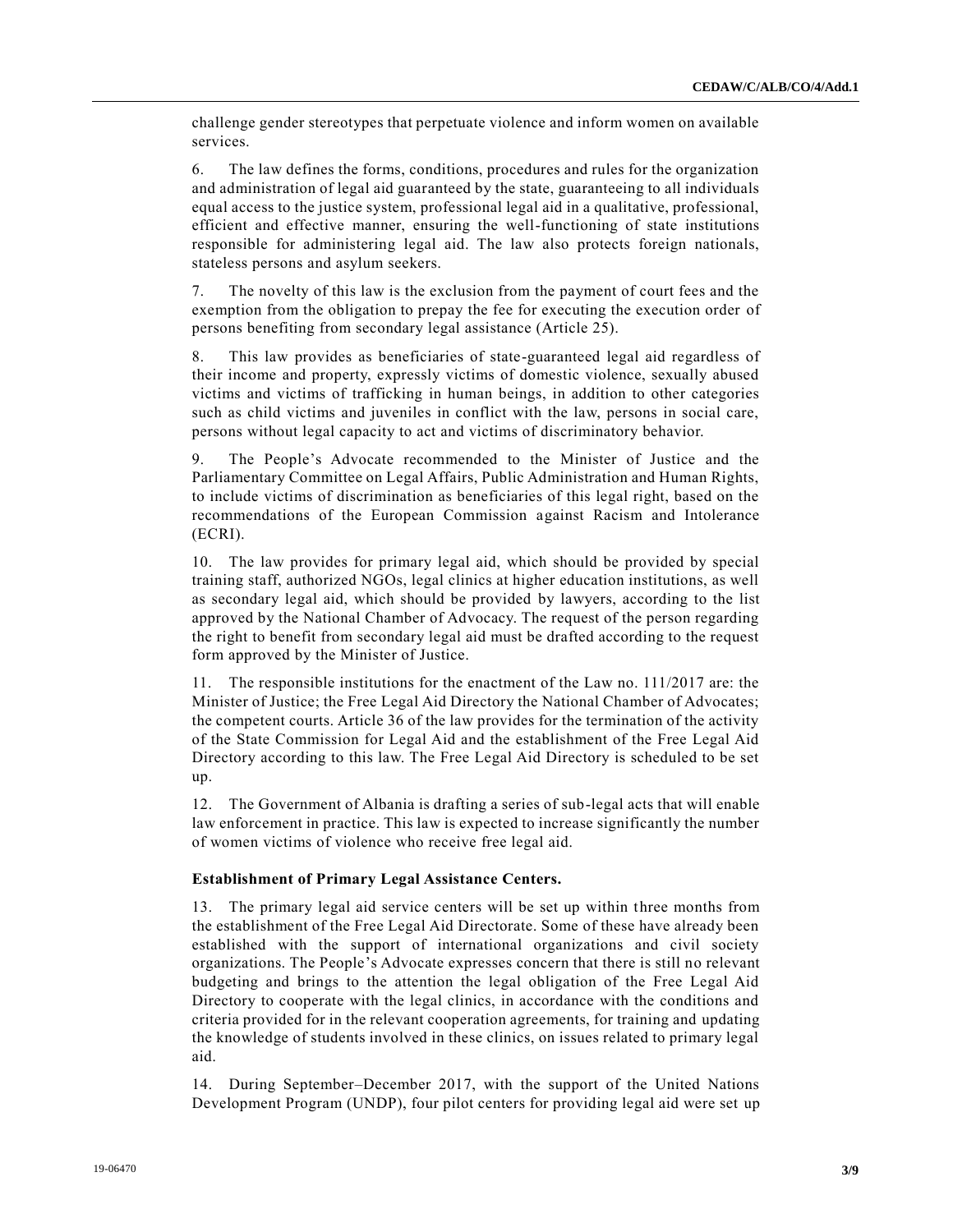in the premises of the District Courts of Tirana, Durrës, Fier and Lezha. <sup>4</sup> In these Districts legal aid centers have received 168 request for legal aid (90 women and 78 men). Tirana Center started its activity in early November 2017 handling with legal aid applications.

15. The Office of Coordination against Domestic Violence (started its activity on March 2018) is established within the Ministry of Justice, with the representatives of the Ministry of Interior, the Ministry of Justice and the Ministry of Health and Social Protection. The services offered by this office include: reception of women and other victims of violence; accurate addressing of the problems to the responsible institutions; legal advice; coordination between institutions and responsible structures at central and local level for the provision of legal, social and psychological support. In the period March–June 2018, the representative from the Directorate of State Social Services has dealt with 3 cases of domestic violence; 6 cases regarding the procedures for providing legal aid for social services and social services have been dealt with. The Office has referred to the Police, 9 cases for legal treatment.

16. With the support of Open Society Foundation for Albania, three legal clinic s have been established (at Aleksander Moisiu University in Durrës and "Ismail Qemali" in Vlora and in Shkodra). This Foundation also supported the establishment of the Legal Aid Office located at the Ministry of Justice. Many organizations provide free legal aid. With the support of the European Union and UN Women Albania, a Monitoring Network against Gender-Based Violence of Civil Society Organizations was established, consisting of 46 members (CSOs, network members from Tirana, Durrës, Elbasan, Peshkopia, Pogradec, Vlora, Saranda). This Network aims to respond publicly and pursue violence cases, as well as to advocate, to develop various trainings on gender-based violence and domestic violence, and to create a database of qualitative and quantitative data on attitudes over gender equality and gender-based violence.

#### **13(d) Reverse the burden of proof in cases of alleged sex-based or gender-based discrimination in favour of claimants.**

17. During the consideration of the Fourth periodic report in 2016, the Albanian delegation has brought to the attention of the CEDAW Committee that the recent amendments to the Labor Code transfer the burden of proof from the complainant to the defendant in cases of the workplace dispute. <sup>5</sup>

18. A new Code of Administrative Procedures (Law 44/2015) was approved by the Assembly of the Republic of Albania on 30.04.2015 and entered into force on 28.05.2016. An important step is the provision related the reverse of the burden of proof in matters of discrimination (Article 82/ 2). <sup>6</sup> The public body should be guided by the principle of equality and anti-discrimination for grounds provided by law, including gender and gender identity.<sup>7</sup>

19. In this context, the Commissioner for the Protection from Discrimination (CPD) recommended to the Ministry of Justice the inclusion of the principle of equality and

<sup>4</sup> Centers are directed by civil society organizations: Res Publika, Center for Legal and Citizens Initiative, Albanian Foundation for the Rights of Persons with Disabilities, Legal Aid Association, Tirana.

<sup>5</sup> Committee on the Elimination of Discrimination against Women, Sixty-fourth session, Summary record of the 14th meeting, Consideration of reports submitted by States parties.

<sup>6</sup> Sigma, a joint initiative of the OECD and the EU, (which supported the drafting of the Administrative Procedures Code), drafted in 2018 the Commentary of the Code of Procedure Administrative of the Republic of Albania, pg. 61–62; 372–374.

<sup>7</sup> [http://www.euralius.eu/index.php/en/library/albanian-legislation/send/6-administrative](http://www.euralius.eu/index.php/en/library/albanian-legislation/send/6-administrative-procedure-code/229-code-of-administrative-procedure-en)[procedure-code/229-code-of-administrative-procedure-en.](http://www.euralius.eu/index.php/en/library/albanian-legislation/send/6-administrative-procedure-code/229-code-of-administrative-procedure-en)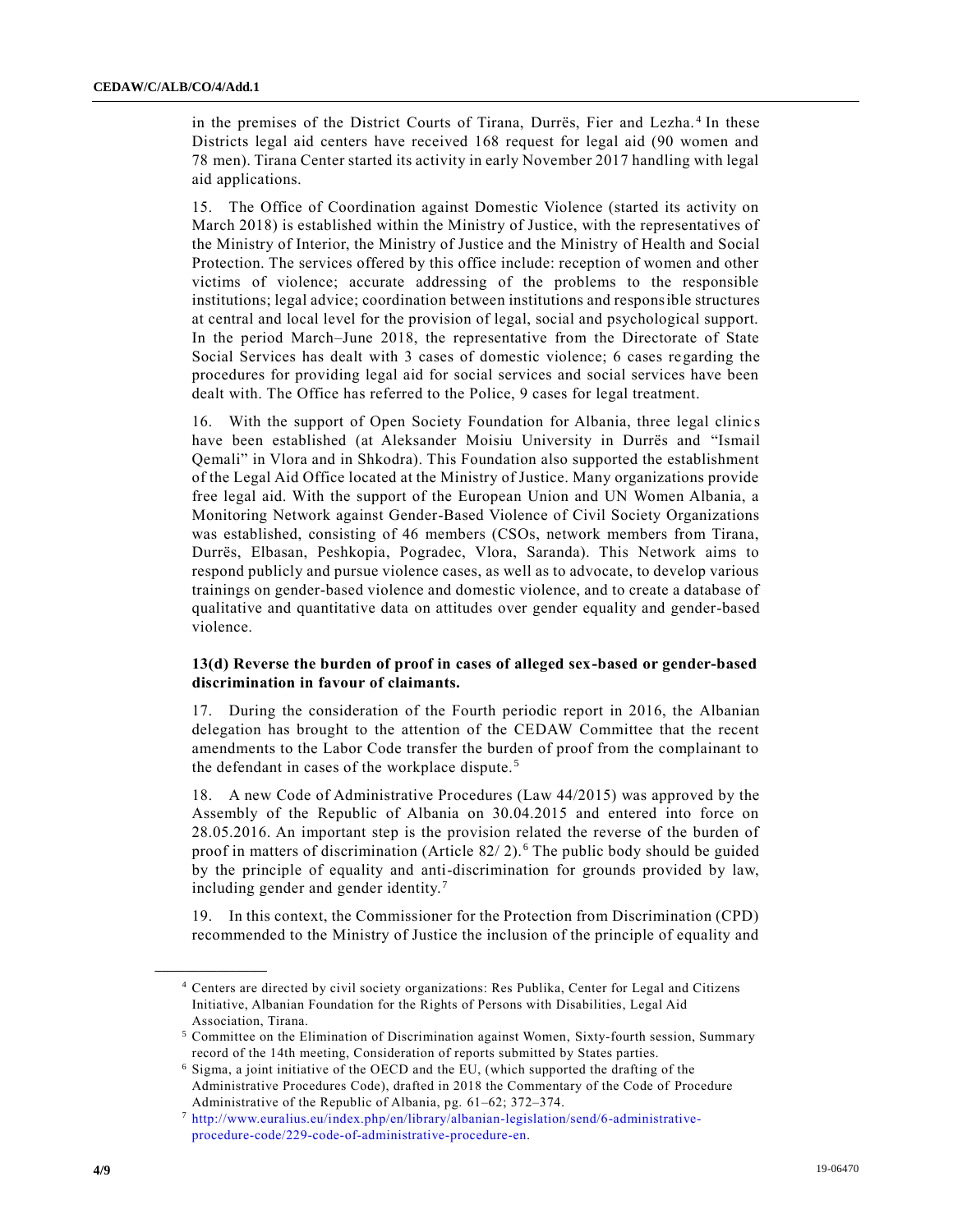non-discrimination and to the Parliamentary Committee on Legal Affairs, Public Administration and Human Rights providing the reverse of the burden of proof in cases of alleged discrimination. The recommendation was fully reflected in the Administrative Procedures Code.

20. The CPD made in 2014 a recommendation for amendments to the Civil Procedure Code on the shifting of the burden of proof on cases related to discrimination, which was not taken into consideration by the amendments made to Law no.  $38/2017<sup>8</sup>$ . The argument of Albanian authorities relied on the arguments that Law no. 10221, dated 04.02.2010 "On Protection from Discrimination": provided for the shifting / distribution of the burden of proof in cases where the court examines a matter of discrimination; extends its application to the private sector; the Code of Administrative Procedures, and the recent amendments to the Labor Code, have already adjusted the distribution of burden of proof related to discrimination issues in the public sector.

#### **23(a) Take measures to encourage women to report cases of gender-based violence by providing free legal aid, including in rural and remote areas, and by establishing a 24-hour hotline service.**

21. Zero Tolerance of Violence against Women and Domestic Violence is a motto of the Albanian government. Following a long consultation process, on 23 July 2018, Law no. 9669/18.12.2006, "On Measures Against Violence in Family Relations", was amended. Law 47/2018 'On Measures against Violence in Family Relations' has been amended to ensure compliance with UN Convention on the Elimination of all Forms of Discrimination Against Women (CEDAW), the Council of Europe Convention on Preventing and Combating Violence against women and domestic violence (Istanbul Convention), and to address the needs, gaps and lessons learned based on the implementation progress. These amendments are related to: prevention and reduction of cases of domestic violence; prediction of the Preliminary Emergency Protection Order (PEPO) and the participation of the psychologist and the preparation of a report from him when the case is submitted to the police.increasing the efficiency and cooperation of the responsible structures; increasing qualified judicial support for victims of domestic violence, etc.

22. Albanian Parliament adopted the Law No.22 / 2018 "On Social Housing", on the implementation of social housing programs. The law provides for priority in terms of securing social housing victims of domestic violence, victims of trafficking and potential victims of trafficking.<sup>9</sup>

23. The National Strategy on Gender Equality and Action Plan 2016–2020 provides specific objectives accompanied by indicators for their monitoring, as well as detailed budgets for each activity. One of strategic goals is related with Reducing Gender-Based Violence and Domestic Violence.

24. The State Police has established a telephone service number 129 or 11 for all emergencies which operates 24 hours in 7 days. During the reporting period, 7182 phone calls for domestic violence were recorded; namely: 2016/3567 phone calls; 2017- 2463 phone calls; 2018 -2607.

25. On 2 February 2017, the Free Counselling Line 116-117, started to function, offering free of charge primary service of psycho-emotional support, counselling and

<sup>8</sup> Law no. 38/2017 "On some additions and amendments to Law no. 8116 of 29.3.1996, "The Code of Civil Procedure of the Republic of Albania", as amended, is published in the Official Gazette no. 98, May 2017. Amendments to the Civil Procedure Code entered into force in November 2017.

<sup>9</sup> [www.parlament.al/ProjektLigje/ProjektLigjeDetails/44781.](http://www.parlament.al/ProjektLigje/ProjektLigjeDetails/44781)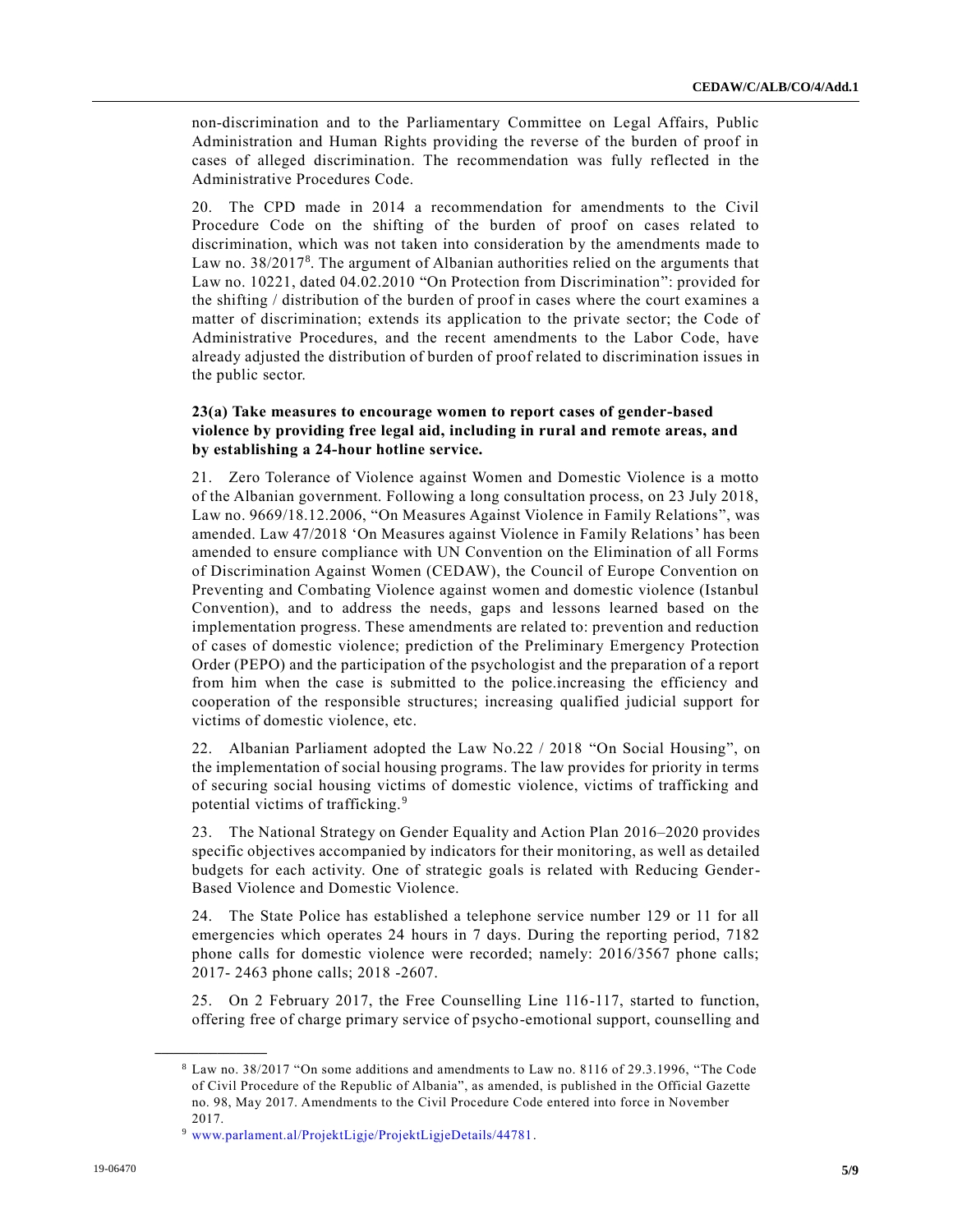assistance for the referral of violence, in a secure and confidential environment. By the Decision of the Council of Ministers (DCM) no. 430/08.06.2016, national service counselling standards for victims of domestic violence were adopted. During 2017, this Free Counselling Line had received 1489 calls and carried out 636 counselling sessions. Most calls require information on economic support, employment. The cases have been of emotional (835), physical (506), economic (390), sexual (6) violence. Sexual violence remains one of the most unreported cases. Most cases are referred to police (201).

26. The Government has taken measures and is collaborating with civil society to provide programs for offenders. Attention is paid to the program for men and boys, while the main offenders in cases of violence against women are the husband, partner, father or another family member of the victim. Programs for the offenders are increased in the country. Currently the Men and Boys Counseling Line They managed by a NGO-s have treated around 200 cases of offenders.

#### **Data on violence against women and domestic violence.**

27. During the reporting period 2016–2018, an increase in reporting and cases management, particularly in cases of domestic violence, has been evidenced. Data provided by the State Police:

- During 2016–2018, there are in total 13661 cases of domestic violence: 2016-4163 cases;<sup>10</sup> 2017-4547 cases; 2018-4951 cases;
- 6187 claims for Emergency Protection Orders and Protection Orders (EPO / PO-7837 women and girls identified as victims of violence;
- 2016-2207 lawsuits for EPO/PO;<sup>11</sup> 2017-2593 lawsuits for EPO/PO; 2018-3037 lawsuits for EPO/PO;
- spouses-victims of violence are: 3934 cases in total. 2016-1532 spouses; 2017- 1627 spouses; January–June 2018- 775 spouses;
- During 2017, materials were referred to the prosecutors for initiation of criminal proceedings on 1950 cases of violence and other crimes committed in family relations or 56 fewer proceedings compared with 2016;
- In relation to article 130 / a,<sup>12</sup> 1412 cases or 76 cases (5.1%) less than in 2016 were reported. A total of 855 perpetrators were arrested. A total of 1684 persons were arrested for the domestic violence offence: 2016- 742 cases; 2017-654 cases; January–June 2018-288 cases);
- $\cdot$  13056 women<sup>13</sup> were victims of criminal offenses/crimes, of whom 36 women / girls $^{14}$  were murdered;
- 28 women/girls of which were killed by family members, <sup>15</sup> including 19 spouses (9 cases in 2016, 6 in 2017, and 4 in January–June 2018);
- During year 2017 there is a decrease with 18.75% of the number of murders compared to year 2016.

<sup>10</sup> 2015- 3886 cases.

<sup>11</sup> 2015- 2148 cases.

<sup>&</sup>lt;sup>12</sup> Article 130/a, "Domestic Violence" of Criminal Code of Albania, provides the penalties for domestic violence.

<sup>13</sup> 2016/ 5483 cases; 2017/ 5154 cases / -January–June 2018/ 2419 cases.

<sup>14</sup> 2016/ 15 cases; 2017/ 13 cases, January–June 2018/ 8 cases.

<sup>15</sup> 2016/ 11 cases; 2017/ 11 cases, 6 cases (January–June 2018.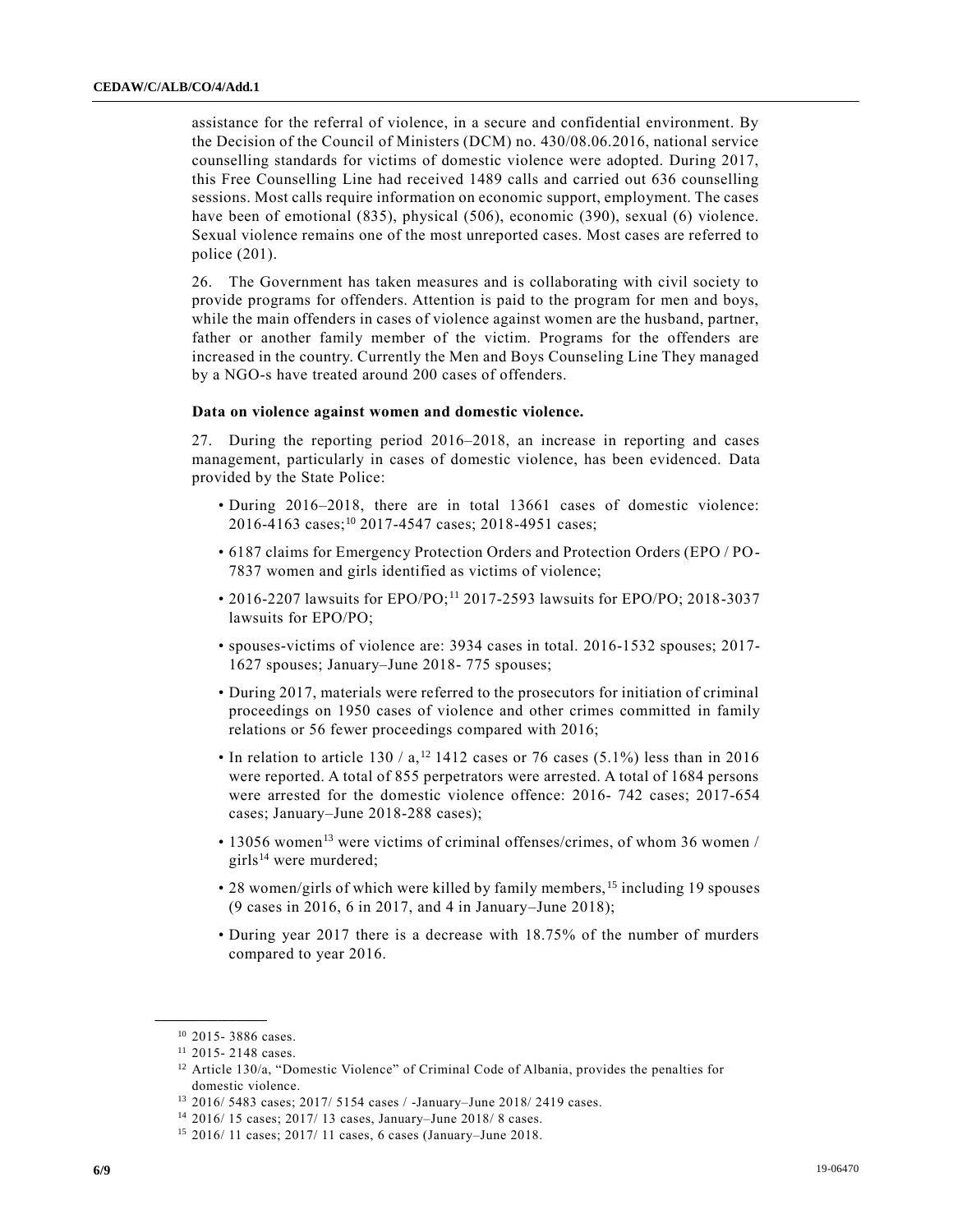28. According to the General Prosecution Office, in relation with criminal offense "Domestic Violence" under by Article 130 / a of the Criminal Code, the number of recorded criminal proceedings is:

- In 2016 1355 criminal proceeding cases were registered, with an increase of 12.4% compared to year  $2015$ ;<sup>16</sup>
- Year 2017- 1310 criminal proceedings cases with a decrease of 3.3% compared to previous year (2016);
- Year 2018- 901 criminal proceedings.<sup>17</sup>

29. The Prosecution Office submitted before the court over 79% of the criminal proceedings cases. According to the data:

- In 2016- 1157 criminal proceedings were sent for trial with 1099 defendants convicted by court decisions (out of 1238) defendants;  $^{18}$
- 2017- 1057 criminal proceedings were sent to trial with 982 defendants (out 1104) convicted by court decisions.

30. During the 9 months of 2018 were sent to trial 625 criminal proceedings with 569 defendants (out of 669 defendants) convicted by court decisions.

31. The National Institute of Statistics/ INSTAT has published "Men and Women in Albania 2018", which provides "gender-disaggregated data for each sector of the Justice System, Police-Prosecutor, Ministry of Justice- Probation Service and Prisons":

- Highest percentage of women experiencing domestic violence is in Tirana district with 35.8% of women abused, followed by Durres region with 13.9%;
- The Region of Kukes and Dibra have the lowest percentage, 0.5% and 1.9% of the abused women;
- During 2017, there were 94 domestic violence victims (36 boys; 58 girls);
- Murders because of family relationships account for 22, 5% of intentional homicides in 2016 and 26% in 2017;
- During 2016–2017, were 2813 perpetrators (out of 3093 perpetrators) 280 are women.<sup>19</sup>

#### **Domestic Violence Mechanism at Local Level.**

32. An online registration system capturing statistical data on domestic violence at the local level is operational. National Data System on domestic violence cases at the local level (REVALB) is used by 22 municipalities. Local violence coordinators in each municipality collect data on cases identified and addressed by the Referral Mechanism for Addressing Cases of Domestic Violence (Referral Mechanism) at the local level. The system registers every case of violence identified and addressed by the local referral mechanism. Since the launch of the system, 2,649 cases of domestic violence have been registered, with 861 cases registered during 2016 and 758 in 2017. This system reflects demographic, economic, social and geographic data for the

<sup>&</sup>lt;sup>16</sup> 2015- 1206 criminal proceedings were sent to trial with a decrease of 0.7% compared with year 2014 with 1215 criminal proceedings.

<sup>17</sup> Till March 2018.

<sup>&</sup>lt;sup>18</sup> 2015, 1023 proceedings were sent for trial; were convicted 985 defendants out of 1097 defendants.

<sup>&</sup>lt;sup>19</sup> INSTAT, "Women and men in Albania 2018", Tirana 2018, [www.instat.al.](http://www.instat.al/)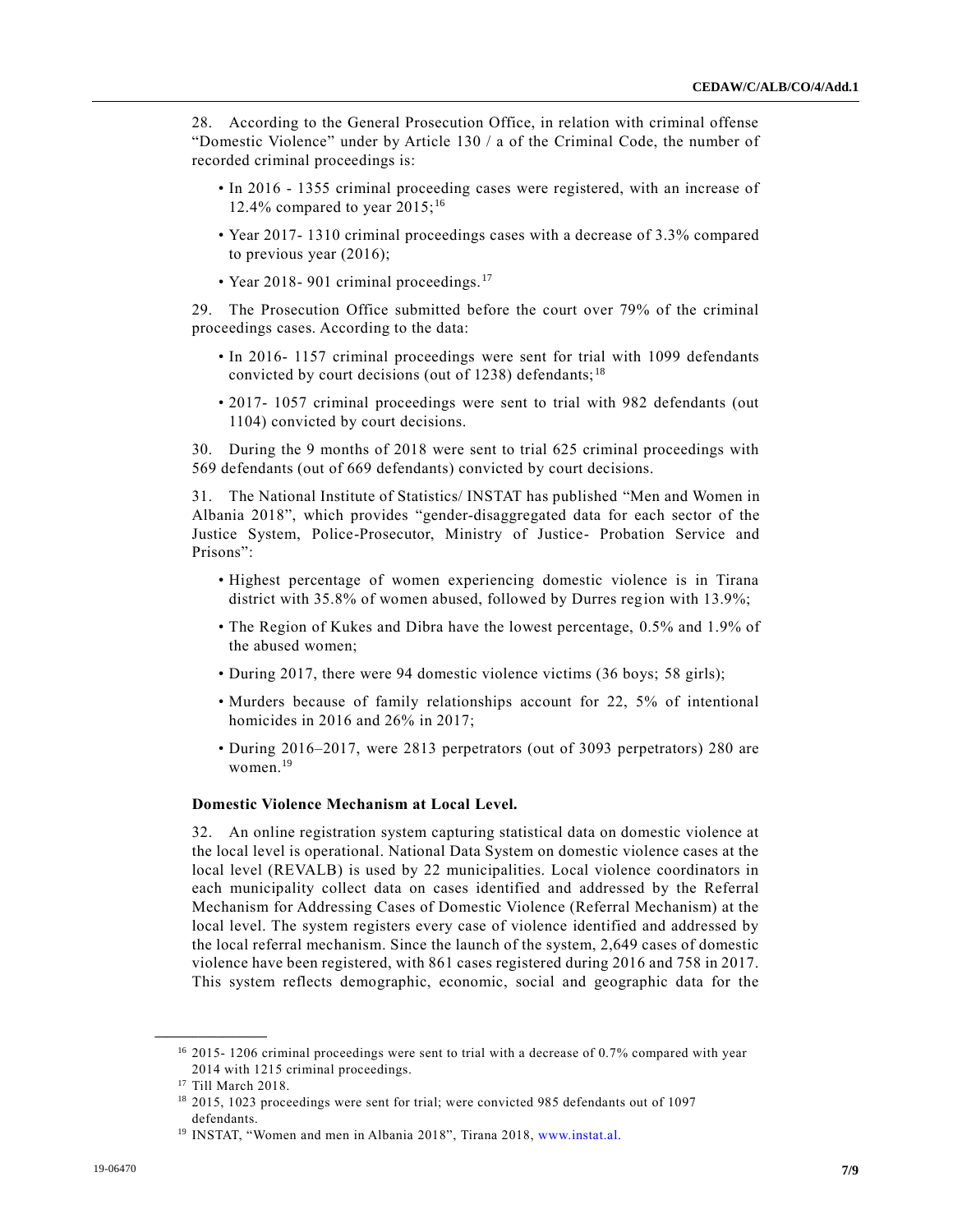victim and the perpetrator. The data are segregated: perpetrators, victims of rape, vulnerable groups, ethnicities, gender, employment, disability, etc.

33. From 2016–2018, in 60 (out of 61) municipalities employees for gender equality have been appointed, charged with the role of local coordinators against domestic violence. This has contributed to increase the capacity of the Referral Mechanism at the local level. Still, there is need for a multidisciplinary, rapid and effective approach, for national and local government units' awareness on budgeting of gender priorities, applying for funding to provide social services for victims of domestic violence.

34. On the occasion of International Day against Domestic Violence, on November 25, 2017, was established within the Ministry of Justice, the Office of Coordination against Domestic Violence aiming at prevention, protection of the victims of violence and the cases.

35. There are 6 non-public centers providing residential services (2 in Tirana, 1 in Berat, 1 in Korca, 1 in Elbasan, 1 in Vlora). The "Vatra" center in Vlora operates with partial financing from the state budget. On December 2018, the victims' center for sexual violence was opened a CrisisManagement Center for Victims of Sexual Violence "Lilium Center", at the premises of the Tirana University Hospital Center "Mother Theresa". This Center provide 24/7 integrated services to victims of sexual violence by a multidisciplinary team. Standards of this Center were approved by Instruction of the Minister of Health and Social Protection in November 2018.

36. Monitoring of National Reception Centers for Victims of Violence. During 2017, the People's Advocate has enabled the monitoring of the National Center for the Treatment of Domestic Violence Victims in Kamza, Vatra's Psycho-Social Center in Vlora and recommended to provide victims with professional assistance (lawyers and psychologists) on a continuous basis.

37. Monitoring the victims after leaving the center. During the process of integration for all residents under the effect of the "Protection Order", the Administrative Units were informed as well as the Local Commissariat of the Police.

38. The awareness raising activities have been organized by the Ministry of Health and Social Protection within "the 16 days of activism against gender based violence and domestic violence" (25 November–10 December yearly), in close cooperation with line Ministries, civil society organisations, international organizations. These periodical activities against domestic violence have contributed to raising the awareness of the public especially the inclusion of young people, students, schoolchildren on the need to fight against prejudice and to increase the reporting of domestic violence.

39. Some of the outcomes of the Campaign are: Greater awareness about gender issues, more open discussion and easier acceptance of taboo issues; Greater number of denunciations of cases of domestic violence by women to the support structures; Changes in traditional stands and increase of the number of reports of cases of violence against women and domestic violence to law enforcement organs. Such awareness raising campaigns aim at eliminating gender stereotypes, gender based violence and domestic violence.

#### **23(d) Strengthen the enforcement of court decisions, in particular those that concern protection orders or emergency protection orders for women who are victims of gender-based violence, including by building the capacity of judicial personnel, such as court bailiffs.**

40. From the Report of the High Council of Justice, "On the Case of Judicial Issues for Domestic Violence", (January 2018), the problem of the small number of cases of